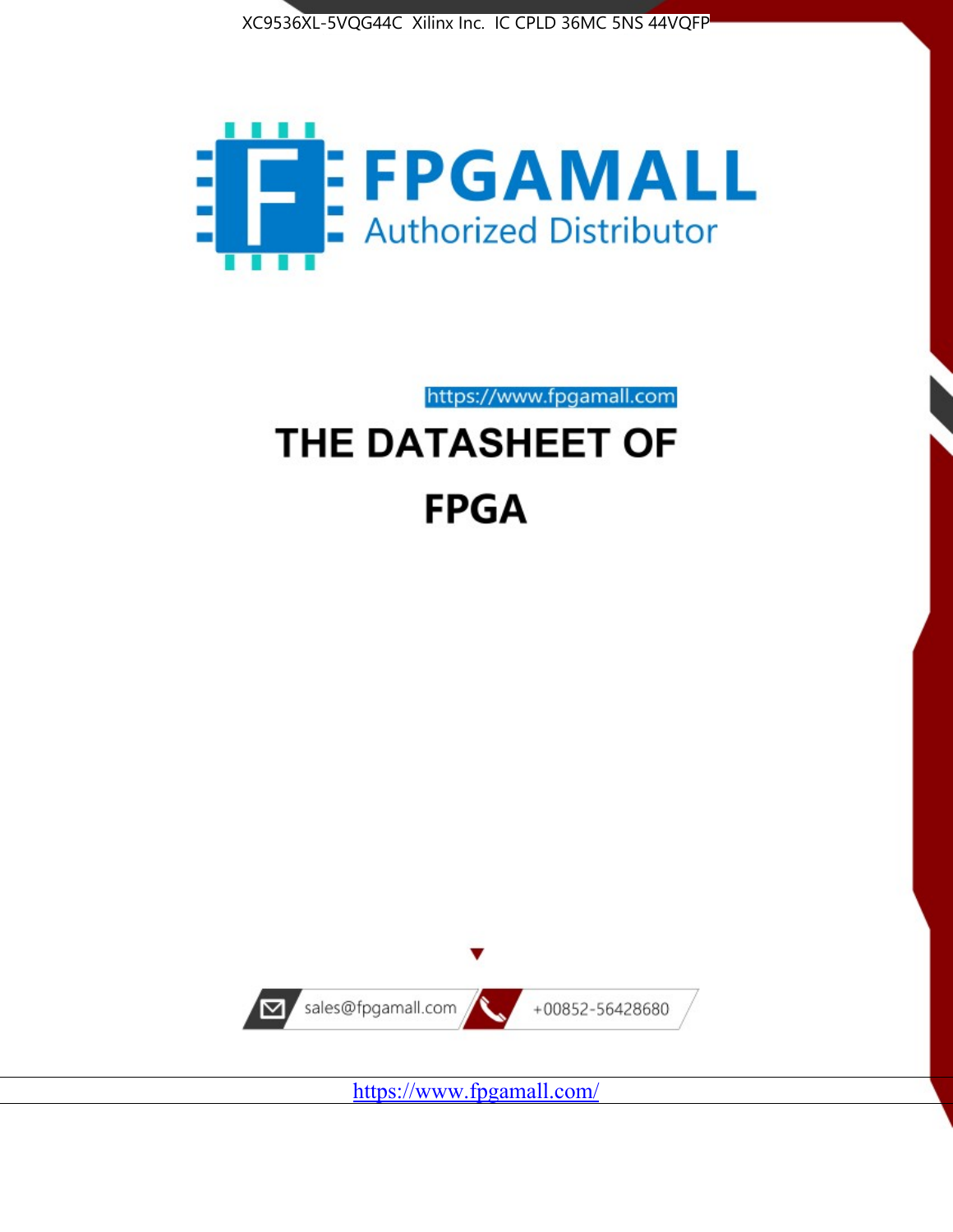# **EXALINX®**

DS058 (v1.9) April 3, 2007 **0 0 Product Specification**

### **Features**

- 5 ns pin-to-pin logic delays
- System frequency up to 178 MHz
- 36 macrocells with 800 usable gates
- Available in small footprint packages
	- 44-pin PLCC (34 user I/O pins)
	- 44-pin VQFP (34 user I/O pins)
	- 48-pin CSP (36 user I/O pins)
	- 64-pin VQFP (36 user I/O pins)
	- Pb-free available for all packages
	- Optimized for high-performance 3.3V systems
		- Low power operation
		- 5V tolerant I/O pins accept 5 V, 3.3V, and 2.5V signals
		- 3.3V or 2.5V output capability
		- Advanced 0.35 micron feature size CMOS Fast FLASH™ technology
- Advanced system features
	- In-system programmable
		- Superior pin-locking and routability with Fast CONNECT™ II switch matrix
		- Extra wide 54-input Function Blocks
		- Up to 90 product-terms per macrocell with individual product-term allocation
		- Local clock inversion with three global and one product-term clocks
		- Individual output enable per output pin
		- Input hysteresis on all user and boundary-scan pin inputs
		- Bus-hold circuitry on all user pin inputs
	- Full IEEE Standard 1149.1 boundary-scan (JTAG)
- Fast concurrent programming
- Slew rate control on individual outputs
- Enhanced data security features
- Excellent quality and reliability
	- Endurance exceeding 10,000 program/erase cycles
	- 20 year data retention
	- ESD protection exceeding 2,000V
- Pin-compatible with 5V-core XC9536 device in the 44-pin PLCC package and the 48-pin CSP package

WARNING: Programming temperature range of  $T_A = 0^\circ$  C to +70° C

### **Description**

The XC9536XL is a 3.3V CPLD targeted for high-performance, low-voltage applications in leading-edge communications and computing systems. It is comprised of two

### **XC9536XL High Performance CPLD**

54V18 Function Blocks, providing 800 usable gates with propagation delays of 5 ns. See Figure 2 for architecture overview.

#### **Power Estimation**

Power dissipation in CPLDs can vary substantially depending on the system frequency, design application and output loading. To help reduce power dissipation, each macrocell in a XC9500XL device may be configured for low-power mode (from the default high-performance mode). In addition, unused product-terms and macrocells are automatically deactivated by the software to further conserve power. For a general estimate of  $I_{CC}$ , the following equation may be used:

 $I_{CC}(mA) = MC_{HS}(0.175*PT_{HS} + 0.345) + MC_{LP}(0.052*PT_{LP}$ + 0.272) + 0.04 \*  $\overline{MC}_{TOG}$ ( $\overline{MC}_{HS}$  + $\overline{MC}_{LP}$ )\* f

where:

 $MC_{HS}$  = # macrocells in high-speed configuration  $PT_{HS}$  = average number of high-speed product terms per macrocell

 $MC<sub>LP</sub> = # macrocells in low power configuration$ 

 $PT_{LP}$  = average number of low power product terms per macrocell

f = maximum clock frequency

MCTOG = average % of flip-flops toggling per clock (~12%)

This calculation was derived from laboratory measurements of an XC9500XL part filled with 16-bit counters and allowing a single output (the LSB) to be enabled. The actual  $I_{CC}$ value varies with the design application and should be verified during normal system operation. Figure 1 shows the above estimation in a graphical form. For a more detailed discussion of power consumption in this device, see Xilinx

<sup>© 2006</sup> Xilinx, Inc. All rights reserved. All Xilinx trademarks, registered trademarks, patents, and disclaimers are as listed at **<http://www.xilinx.com/legal.htm>**. All other trademarks and registered trademarks are the property of their respective owners. All specifications are subject to change without notice.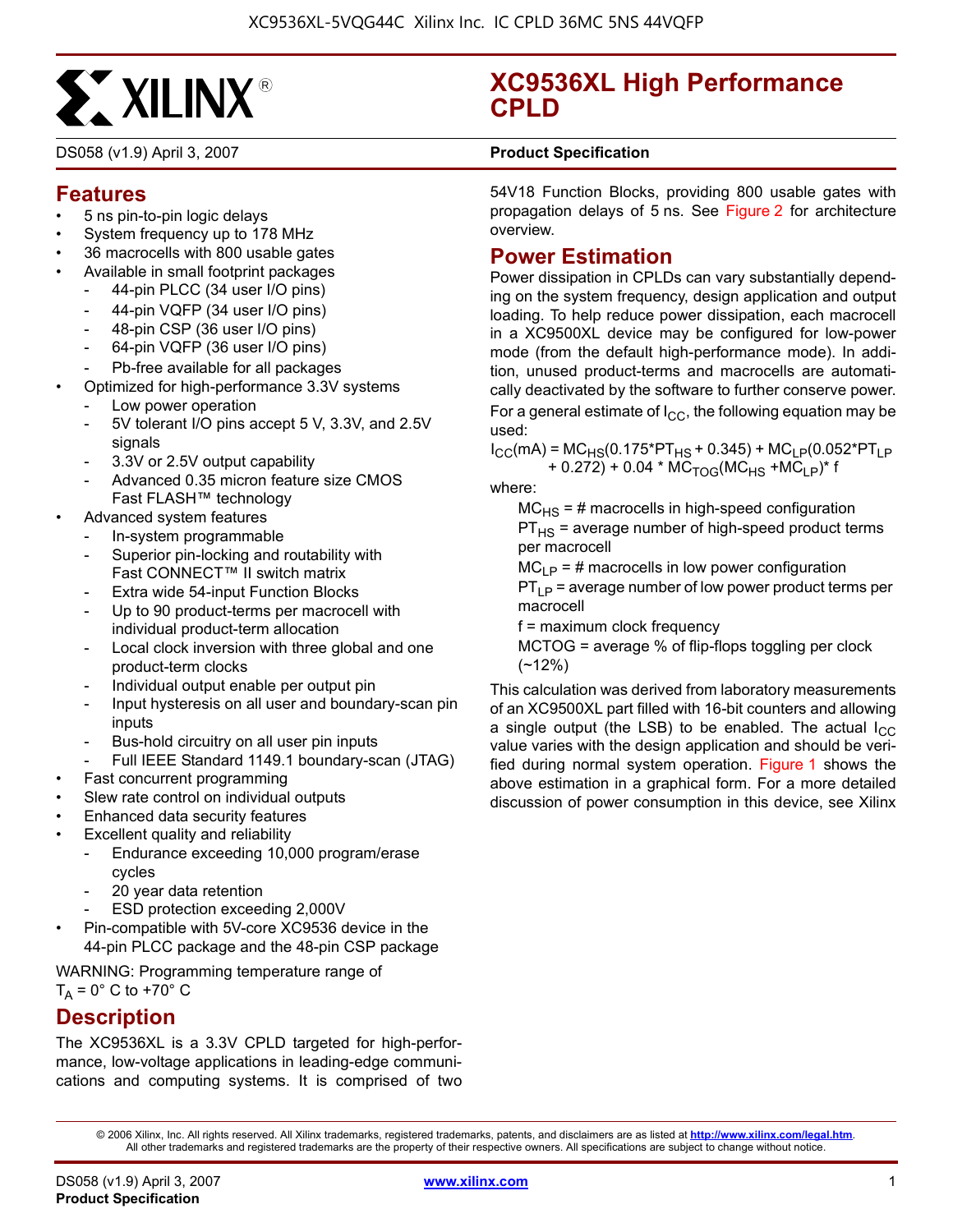application note **[XAPP114, "Understanding XC9500XL](http://direct.xilinx.com/bvdocs/appnotes/xapp114.pdf) [CPLD Power."](http://direct.xilinx.com/bvdocs/appnotes/xapp114.pdf)**



*Figure 1:* Typical I<sub>CC</sub> vs. Frequency for XC9536XL



DS058\_02\_081500

*Figure 2:* **XC9536XL Architecture**  Function Block outputs (indicated by the bold line) drive the I/O Blocks directly.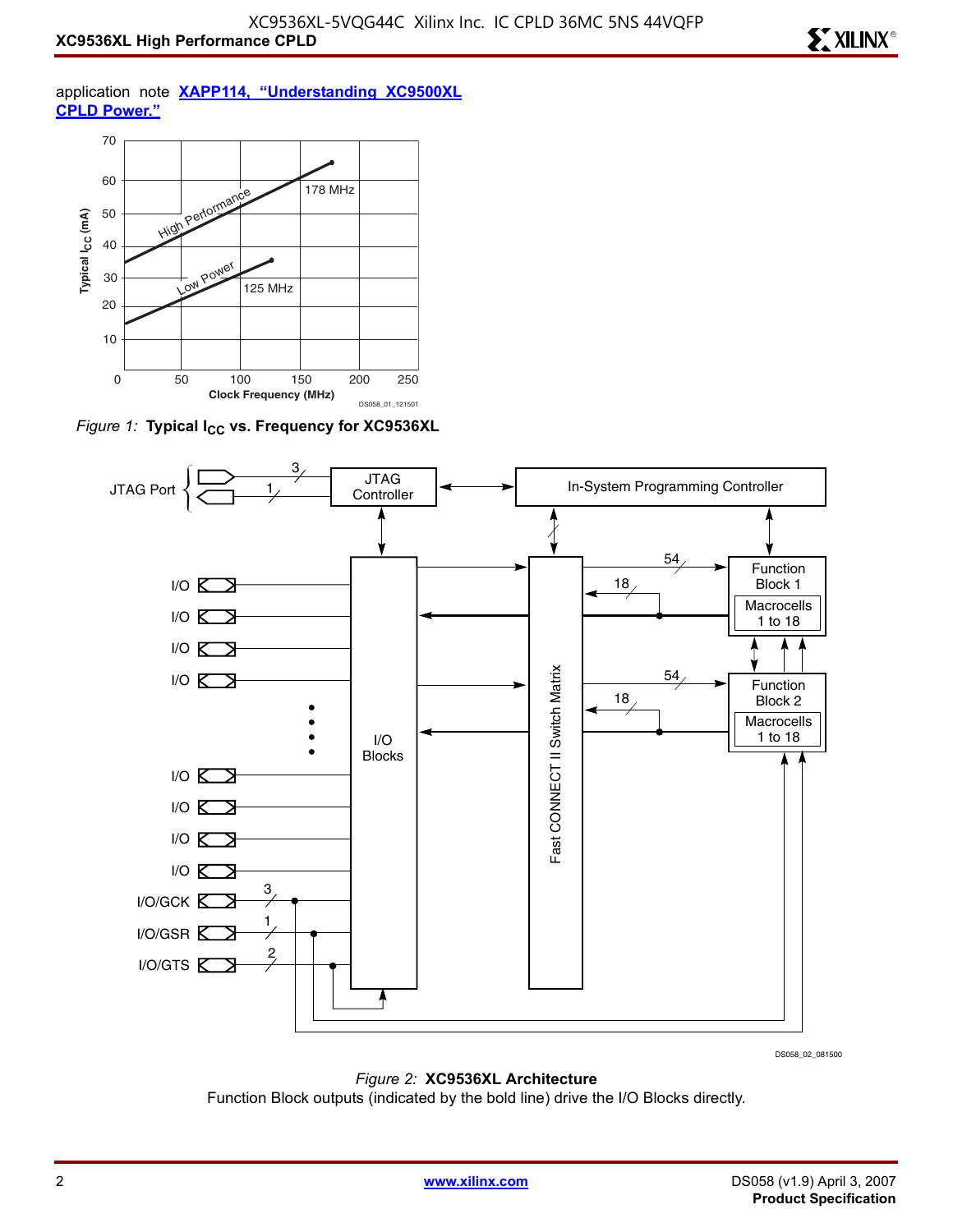#### **Absolute Maximum Ratings(2)**

| Symbol                     | <b>Description</b>                               | Value           | <b>Units</b> |
|----------------------------|--------------------------------------------------|-----------------|--------------|
| $V_{\rm CC}$               | Supply voltage relative to GND                   | $-0.5$ to 4.0   |              |
| $V_{IN}$                   | Input voltage relative to GND <sup>(1)</sup>     | $-0.5$ to 5.5   |              |
| $\mathsf{V}_{\mathsf{TS}}$ | Voltage applied to 3-state output <sup>(1)</sup> | $-0.5$ to 5.5   |              |
| $\mathsf{T}_{\text{STG}}$  | Storage temperature (ambient) <sup>(3)</sup>     | $-65$ to $+150$ | °C           |
|                            | Junction temperature                             | $+150$          | ∘c           |

**Notes:** 

1. Maximum DC undershoot below GND must be limited to either 0.5V or 10 mA, whichever is easier to achieve. During transitions, the device pins may undershoot to –2.0 V or overshoot to +7.0V, provided this over- or undershoot lasts less than 10 ns and with the forcing current being limited to 200 mA. External I/O voltage may not exceed V $_{\rm CCINT}$  by 4.0V.

2. Stresses beyond those listed under Absolute Maximum Ratings may cause permanent damage to the device. These are stress ratings only, and functional operation of the device at these or any other conditions beyond those listed under Operating Conditions is not implied. Exposure to Absolute Maximum Ratings conditions for extended periods of time may affect device reliability.

3. For soldering guidelines and thermal considerations, see the [Device Packaging](http://www.xilinx.com/xlnx/xweb/xil_publications_index.jsp?category=Package+Drawings) information on the Xilinx website. For Pb-free packages, see [XAPP427](http://direct.xilinx.com/bvdocs/appnotes/xapp427.pdf).

#### **Recommended Operation Conditions**

| Symbol                   | <b>Parameter</b>                                                                                                                                   | Min | Max | <b>Units</b>        |  |
|--------------------------|----------------------------------------------------------------------------------------------------------------------------------------------------|-----|-----|---------------------|--|
| <b>V<sub>CCINT</sub></b> | Commercial $T_A = 0$ <sup>o</sup> C to 70 <sup>o</sup> C<br>Supply voltage for internal logic<br>Industrial $T_A = -40^{\circ}C$ to $+85^{\circ}C$ |     | 3.0 | 3.6                 |  |
|                          | and input buffers                                                                                                                                  | 3.0 | 3.6 |                     |  |
| V <sub>CCIO</sub>        | Supply voltage for output drivers for 3.3V operation                                                                                               | 3.0 | 3.6 |                     |  |
|                          | Supply voltage for output drivers for 2.5V operation                                                                                               | 2.3 | 2.7 |                     |  |
| $V_{IL}$                 | Low-level input voltage                                                                                                                            |     | 0   | 0.80                |  |
| $V_{\text{IH}}$          | High-level input voltage                                                                                                                           | 2.0 | 5.5 |                     |  |
| $V_{\rm O}$              | Output voltage                                                                                                                                     |     | 0   | $\rm v_{\rm cc}$ io |  |

#### **Quality and Reliability Characteristics**

| Symbol           | <b>Parameter</b>                 | Min    | Max | <b>Units</b> |
|------------------|----------------------------------|--------|-----|--------------|
| DR <sup>I</sup>  | Data Retention                   | 20     |     | Years        |
| $N_{PE}$         | Program/Erase Cycles (Endurance) | 10.000 |     | Cycles       |
| <sup>V</sup> ESD | Electrostatic Discharge (ESD)    | 2.000  |     | Volts        |

#### **DC Characteristic Over Recommended Operating Conditions**

| Symbol          | <b>Parameter</b>                                     | <b>Test Conditions</b>                                      | Min                   | <b>Max</b> | <b>Units</b> |
|-----------------|------------------------------------------------------|-------------------------------------------------------------|-----------------------|------------|--------------|
| $V_{OH}$        | Output high voltage for 3.3V outputs                 | $I_{OH} = -4.0$ mA                                          | 2.4                   |            | V            |
|                 | Output high voltage for 2.5V outputs                 | $I_{OH} = -500 \mu A$                                       | 90% V <sub>CCIO</sub> |            | V            |
| $V_{OL}$        | Output low voltage for 3.3V outputs                  | $I_{OL}$ = 8.0 mA                                           |                       | 0.4        | V            |
|                 | Output low voltage for 2.5V outputs                  | $I_{OL}$ = 500 $\mu$ A                                      |                       | 0.4        | V            |
| ЧĿ              | Input leakage current                                | $V_{CC}$ = Max; $V_{IN}$ = GND or $V_{CC}$                  |                       | ±10        | μA           |
| $I_{\text{IH}}$ | I/O high-Z leakage current                           | $V_{CC}$ = Max; $V_{IN}$ = GND or $V_{CC}$                  |                       | ±10        | μA           |
| ŀщ              | I/O high-Z leakage current                           | $V_{CC}$ = Max; $V_{CCIO}$ = Max;<br>$V_{IN}$ = GND or 3.6V |                       | ±10        | μA           |
|                 |                                                      | $V_{\rm CC}$ Min < $V_{\rm IN}$ < 5.5V                      |                       | ±50        | μA           |
| $C_{\text{IN}}$ | I/O capacitance                                      | $V_{IN}$ = GND; $f = 1.0$ MHz                               |                       | 10         | pF           |
| $I_{\rm CC}$    | Operating supply current<br>(low power mode, active) | $V_{IN}$ = GND, No load; f = 1.0 MHz                        | 10 (Typical)          |            | mA           |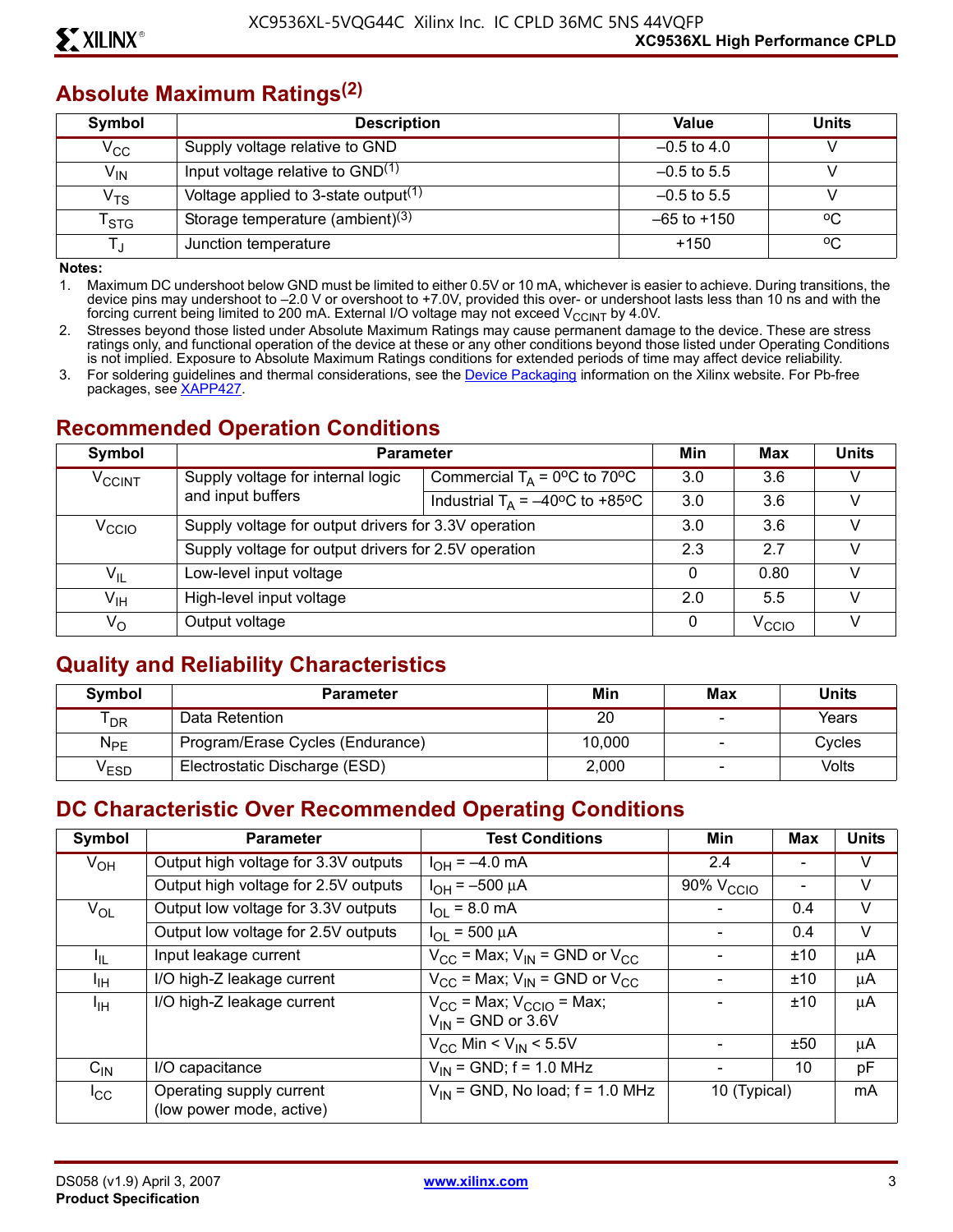#### **AC Characteristics**

|                             |                                                     | XC9536XL-5                   |                          | XC9536XL-7                   |                              | XC9536XL-10              |                          |              |
|-----------------------------|-----------------------------------------------------|------------------------------|--------------------------|------------------------------|------------------------------|--------------------------|--------------------------|--------------|
| Symbol                      | <b>Parameter</b>                                    | Min                          | Max                      | Min                          | Max                          | Min                      | <b>Max</b>               | <b>Units</b> |
| ${\mathsf T}_{\mathsf{PD}}$ | I/O to output valid                                 | $\blacksquare$               | 5.0                      | $\overline{\phantom{0}}$     | 7.5                          | $\overline{\phantom{a}}$ | 10.0                     | ns           |
| $\mathsf{T}_{\mathsf{SU}}$  | I/O setup time before GCK                           | 3.7                          | $\overline{\phantom{a}}$ | 4.8                          | $\qquad \qquad \blacksquare$ | 6.5                      | $\blacksquare$           | ns           |
| Tн                          | I/O hold time after GCK                             | $\mathbf 0$                  |                          | $\mathbf 0$                  | $\overline{\phantom{0}}$     | 0                        | $\overline{\phantom{a}}$ | ns           |
| $\mathsf{T}_{\mathsf{CO}}$  | GCK to output valid                                 | $\overline{\phantom{a}}$     | 3.5                      | $\overline{\phantom{0}}$     | 4.5                          | $\blacksquare$           | 5.8                      | ns           |
| f <sub>SYSTEM</sub>         | Multiple FB internal operating frequency            | Ξ.                           | 178.6                    | $\overline{\phantom{0}}$     | 125                          | $\blacksquare$           | 100                      | <b>MHz</b>   |
| $T_{PSU}$                   | I/O setup time before p-term clock input            | 1.7                          |                          | 1.6                          | $\overline{\phantom{0}}$     | 2.1                      |                          | ns           |
| $T_{PH}$                    | I/O hold time after p-term clock input              | 2.0                          |                          | 3.2                          | $\overline{\phantom{0}}$     | 4.4                      | $\blacksquare$           | ns           |
| T <sub>PCO</sub>            | P-term clock output valid                           | $\qquad \qquad \blacksquare$ | 5.5                      |                              | 7.7                          | $\overline{\phantom{a}}$ | 10.2                     | ns           |
| $T_{OE}$                    | GTS to output valid                                 | $\overline{\phantom{0}}$     | 4.0                      | $\overline{\phantom{0}}$     | 5.0                          | $\blacksquare$           | 7.0                      | ns           |
| $T_{OD}$                    | GTS to output disable                               | -                            | 4.0                      | $\overline{\phantom{0}}$     | 5.0                          | $\blacksquare$           | 7.0                      | ns           |
| $T_{\mathsf{POE}}$          | Product term OE to output enabled                   | $\qquad \qquad \blacksquare$ | 7.0                      | $\qquad \qquad \blacksquare$ | 9.5                          | $\overline{\phantom{a}}$ | 11.0                     | ns           |
| $T_{\mathsf{POD}}$          | Product term OE to output disabled                  | -                            | 7.0                      | $\overline{\phantom{0}}$     | 9.5                          | $\blacksquare$           | 11.0                     | ns           |
| $T_{AO}$                    | GSR to output valid                                 | $\overline{\phantom{0}}$     | 10.0                     | $\overline{\phantom{0}}$     | 12.0                         | $\overline{\phantom{a}}$ | 14.5                     | ns           |
| $\mathsf{T}_{\mathsf{PAO}}$ | P-term S/R to output valid                          | $\overline{\phantom{a}}$     | 10.5                     | Ξ.                           | 12.6                         | $\overline{\phantom{a}}$ | 15.3                     | ns           |
| $\mathsf{T}_{\mathsf{WLH}}$ | GCK pulse width (High or Low)                       | 2.8                          | $\overline{\phantom{a}}$ | 4.0                          | $\qquad \qquad \blacksquare$ | 4.5                      | $\overline{\phantom{a}}$ | ns           |
| T <sub>APRPW</sub>          | Asynchronous preset/reset pulse width (High or Low) | 5.0                          | $\overline{\phantom{a}}$ | 6.5                          | $\overline{\phantom{0}}$     | 7.0                      | $\overline{\phantom{a}}$ | ns           |
| $\mathsf{T}_{\mathsf{PLH}}$ | P-term clock pulse width (High or Low)              | 5.0                          | $\overline{\phantom{a}}$ | 6.5                          | $\overline{\phantom{0}}$     | 7.0                      | $\overline{\phantom{a}}$ | ns           |



| Output Type | V <sub>CCIO</sub> | $\mathsf{v}_{\texttt{TEST}}$ | R۱           | R2           | $\mathbf{c}_{\mathsf{L}}$ |
|-------------|-------------------|------------------------------|--------------|--------------|---------------------------|
|             | 3.3V              | 3.3V                         | 320 $\Omega$ | 360 $\Omega$ | 35 pF                     |
|             | 2.5V              | 2.5V                         | 250 $\Omega$ | 660 $\Omega$ | 35 pF                     |

*Figure 3:* **AC Load Circuit**

DS058\_03\_081500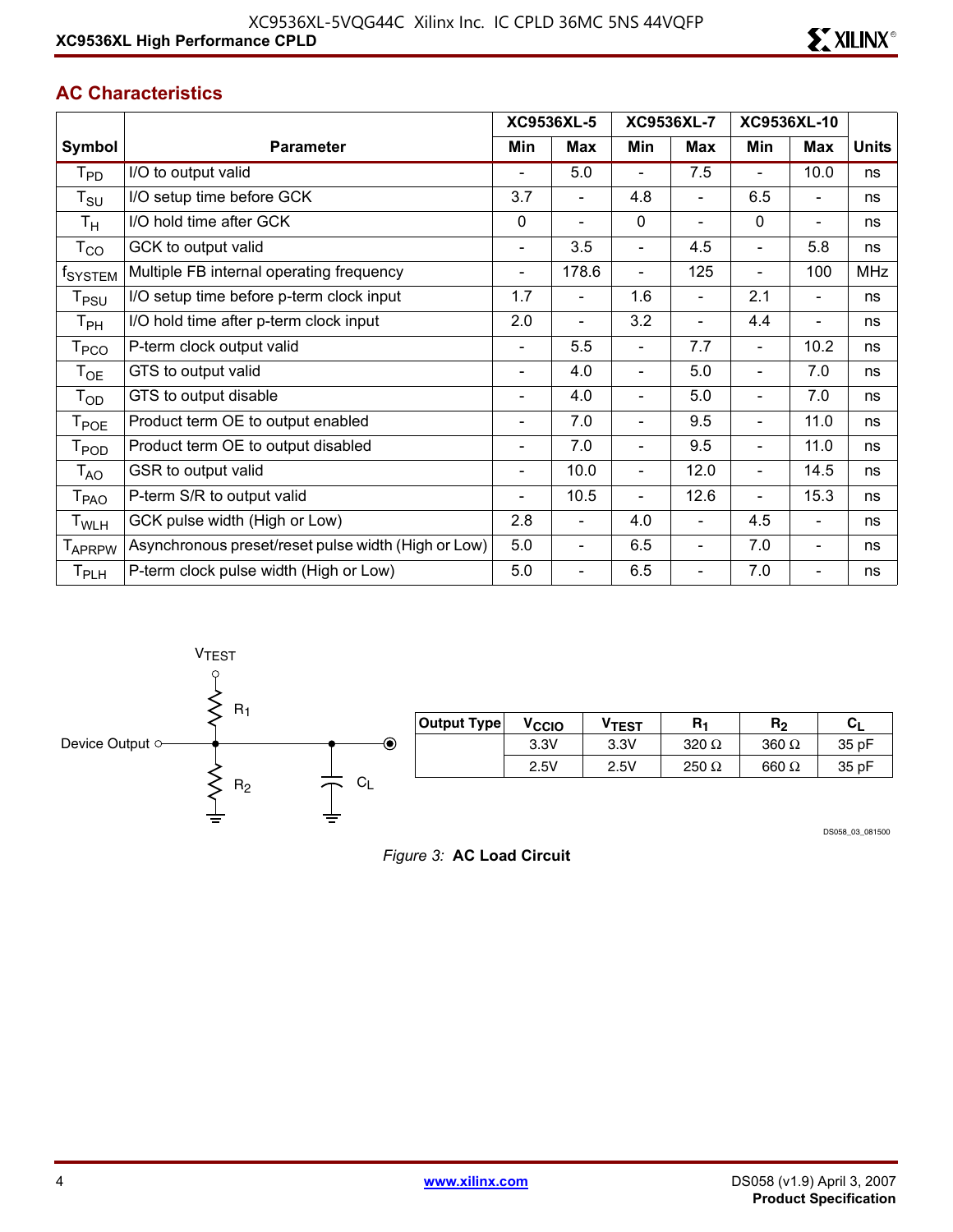## **Internal Timing Parameters**

|                              |                                                   |                              | <b>XC9536XL-5</b>        |                     | XC9536XL-7     | XC9536XL-10              |                          |              |
|------------------------------|---------------------------------------------------|------------------------------|--------------------------|---------------------|----------------|--------------------------|--------------------------|--------------|
| <b>Symbol</b>                | <b>Parameter</b>                                  | Min                          | <b>Max</b>               | Min                 | <b>Max</b>     | Min                      | <b>Max</b>               | <b>Units</b> |
| <b>Buffer Delays</b>         |                                                   |                              |                          |                     |                |                          |                          |              |
| $T_{IN}$                     | Input buffer delay                                | $\blacksquare$               | 1.5                      | $\bar{\phantom{a}}$ | 2.3            | $\blacksquare$           | 3.5                      | ns           |
| $T_{GCK}$                    | GCK buffer delay                                  | $\blacksquare$               | 1.1                      | $\blacksquare$      | 1.5            | $\blacksquare$           | 1.8                      | ns           |
| $T_{\text{GSR}}$             | GSR buffer delay                                  | ä,                           | 2.0                      | $\blacksquare$      | 3.1            | $\blacksquare$           | 4.5                      | ns           |
| T <sub>GTS</sub>             | GTS buffer delay                                  | $\blacksquare$               | 4.0                      | $\blacksquare$      | 5.0            | $\overline{\phantom{a}}$ | 7.0                      | ns           |
| $T_{\text{OUT}}$             | Output buffer delay                               | $\qquad \qquad \blacksquare$ | 2.0                      | $\blacksquare$      | 2.5            |                          | 3.0                      | ns           |
| $T_{EN}$                     | Output buffer enable/disable delay                | $\blacksquare$               | $\mathbf 0$              | $\overline{a}$      | 0              | $\blacksquare$           | $\mathbf 0$              | ns           |
|                              | <b>Product Term Control Delays</b>                |                              |                          |                     |                |                          |                          |              |
| <b>T</b> <sub>PTCK</sub>     | Product term clock delay                          | $\overline{a}$               | 1.6                      | $\blacksquare$      | 2.4            | $\blacksquare$           | 2.7                      | ns           |
| $T_{\footnotesize \rm PTSR}$ | Product term set/reset delay                      | $\blacksquare$               | 1.0                      | $\blacksquare$      | 1.4            | $\overline{\phantom{a}}$ | 1.8                      | ns           |
| <b>TPTTS</b>                 | Product term 3-state delay                        | $\blacksquare$               | 5.5                      | $\blacksquare$      | 7.2            | $\blacksquare$           | 7.5                      | ns           |
|                              | <b>Internal Register and Combinatorial Delays</b> |                              |                          |                     |                |                          |                          |              |
| $\mathsf{T}_{\mathsf{PDI}}$  | Combinatorial logic propagation delay             | $\overline{a}$               | 0.5                      | $\blacksquare$      | 1.3            | $\blacksquare$           | 1.7                      | ns           |
| $T_{\rm SUI}$                | Register setup time                               | 2.3                          | $\bar{\phantom{a}}$      | 2.6                 | $\overline{a}$ | 3.0                      | $\overline{\phantom{a}}$ | ns           |
| $T_{\rm HI}$                 | Register hold time                                | 1.4                          | $\blacksquare$           | 2.2                 | ä,             | 3.5                      | $\blacksquare$           | ns           |
| $T_{ECSU}$                   | Register clock enable setup time                  | 2.3                          | $\overline{\phantom{a}}$ | 2.6                 | ÷,             | 3.0                      | $\overline{\phantom{0}}$ | ns           |
| T <sub>ECHO</sub>            | Register clock enable hold time                   | 1.4                          | $\sim$                   | 2.2                 | L.             | 3.5                      | $\blacksquare$           | ns           |
| $T_{COI}$                    | Register clock to output valid time               | $\blacksquare$               | 0.4                      | $\blacksquare$      | 0.5            | $\blacksquare$           | 1.0                      | ns           |
| $T_{AOI}$                    | Register async. S/R to output delay               | $\overline{a}$               | 6.0                      | $\overline{a}$      | 6.4            |                          | 7.0                      | ns           |
| T <sub>RAI</sub>             | Register async. S/R recover before clock          | 5.0                          |                          | 7.5                 |                | 10.0                     |                          | ns           |
| $T_{LOGI}$                   | Internal logic delay                              | $\blacksquare$               | 1.0                      | $\blacksquare$      | 1.4            |                          | 1.8                      | ns           |
| T <sub>LOGILP</sub>          | Internal low power logic delay                    | $\blacksquare$               | 5.0                      | $\blacksquare$      | 6.4            | $\blacksquare$           | 7.3                      | ns           |
|                              | <b>Feedback Delays</b>                            |                              |                          |                     |                |                          |                          |              |
| $T_F$                        | Fast CONNECT II feedback delay                    | $\overline{a}$               | 1.9                      | ä,                  | 3.5            | $\frac{1}{2}$            | 4.2                      | ns           |
| <b>Time Adders</b>           |                                                   |                              |                          |                     |                |                          |                          |              |
| $T_{\sf PTA}$                | Incremental product term allocator delay          | $\blacksquare$               | 0.7                      | $\blacksquare$      | 0.8            | $\blacksquare$           | 1.0                      | ns           |
| <b>T</b> <sub>SLEW</sub>     | Slew-rate limited delay                           | $\blacksquare$               | 3.0                      | $\blacksquare$      | 4.0            | $\blacksquare$           | 4.5                      | ns           |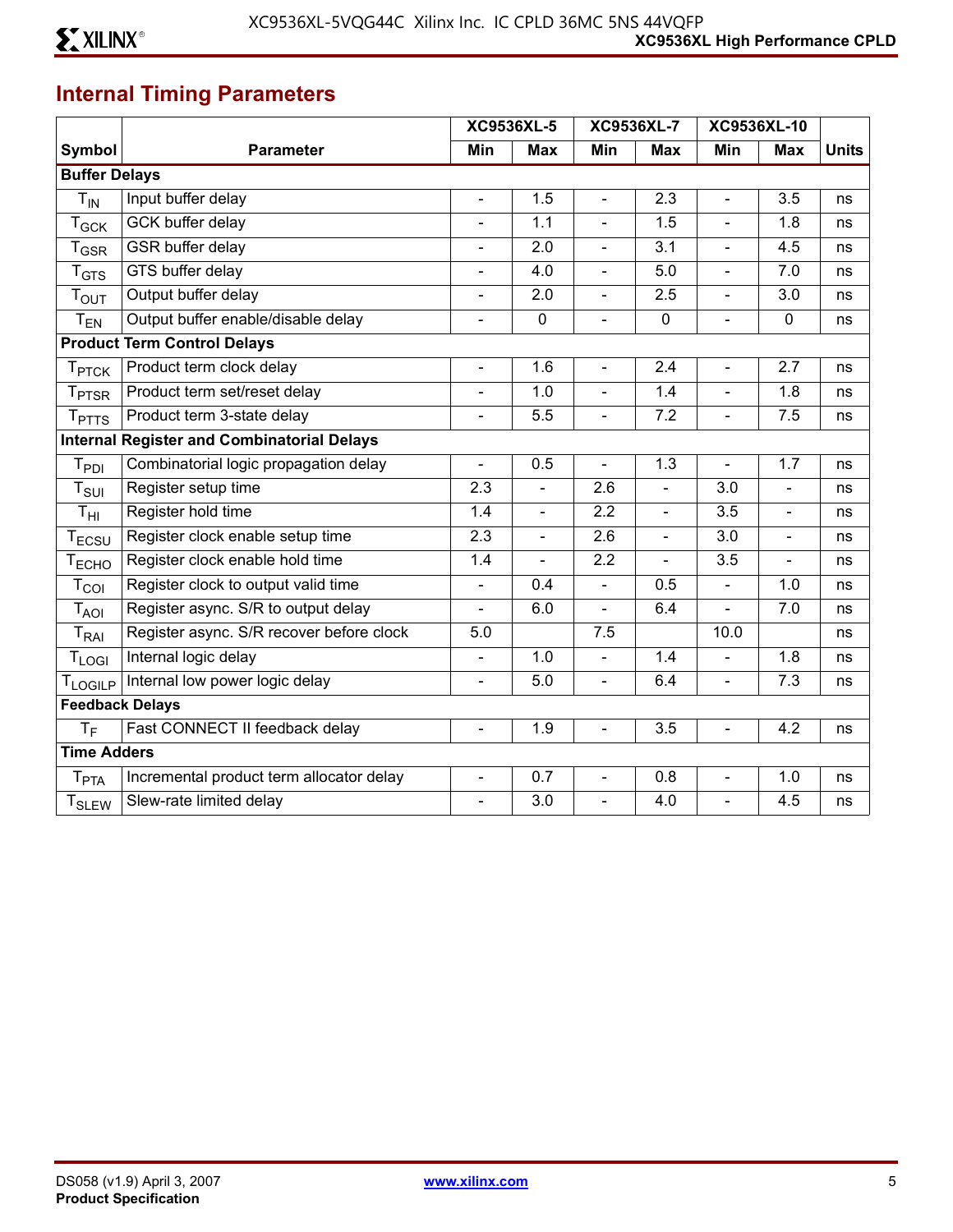## **XC9536XL I/O Pins(2)**

| <b>Function</b><br><b>Block</b> | Macro-<br>cell | <b>PC44</b>              | <b>VQ44</b>              | <b>CS48</b>    | <b>VQ64</b> | <b>BScan</b><br>Order | <b>Function</b><br><b>Block</b> | Macro-<br>cell | <b>PC44</b> | <b>VQ44</b> | <b>CS48</b>    | <b>VQ64</b>    | <b>BScan</b><br>Order |
|---------------------------------|----------------|--------------------------|--------------------------|----------------|-------------|-----------------------|---------------------------------|----------------|-------------|-------------|----------------|----------------|-----------------------|
| 1                               | 1              | $\overline{2}$           | 40                       | D <sub>6</sub> | 9           | 105                   | $\overline{2}$                  | 1              | 1           | 39          | D7             | 8              | 51                    |
| 1                               | $\overline{2}$ | 3                        | 41                       | C <sub>7</sub> | 10          | 102                   | $\overline{2}$                  | $\overline{2}$ | 44          | 38          | E <sub>5</sub> | $\overline{7}$ | 48                    |
|                                 | 3              | $5^{(1)}$                | $43^{(1)}$               | $B7^{(1)}$     | $15^{(1)}$  | 99                    | $\overline{2}$                  | 3              | $42^{(1)}$  | $36^{(1)}$  | $E6^{(1)}$     | 5(1)           | 45                    |
|                                 | 4              | 4                        | 42                       | C <sub>6</sub> | 11          | 96                    | $\overline{2}$                  | 4              | 43          | 37          | E7             | 6              | 42                    |
|                                 | 5              | 6(1)                     | 44(1)                    | $B6^{(1)}$     | $16^{(1)}$  | 93                    | $\overline{2}$                  | 5              | $40^{(1)}$  | $34^{(1)}$  | $F6^{(1)}$     | $2^{(1)}$      | 39                    |
| 1                               | 6              | 8                        | $\overline{2}$           | A6             | 19          | 90                    | $\overline{2}$                  | 6              | $39^{(1)}$  | $33^{(1)}$  | $G7^{(1)}$     | $64^{(1)}$     | 36                    |
| 1                               | 7              | 7(1)                     | 1(1)                     | $A7^{(1)}$     | $17^{(1)}$  | 87                    | $\overline{2}$                  | 7              | 38          | 32          | G6             | 63             | 33                    |
| 1                               | 8              | 9                        | 3                        | C <sub>5</sub> | 20          | 84                    | $\overline{2}$                  | 8              | 37          | 31          | F <sub>5</sub> | 62             | 30                    |
| 1                               | 9              | 11                       | 5                        | B <sub>5</sub> | 22          | 81                    | $\overline{2}$                  | 9              | 36          | 30          | G <sub>5</sub> | 61             | 27                    |
| 1                               | 10             | 12 <sub>2</sub>          | 6                        | A4             | 24          | 78                    | $\overline{2}$                  | 10             | 35          | 29          | F4             | 60             | 24                    |
| 1                               | 11             | 13                       | 7                        | B4             | 25          | 75                    | $\overline{2}$                  | 11             | 34          | 28          | G4             | 57             | 21                    |
|                                 | 12             | 14                       | 8                        | A <sub>3</sub> | 27          | 72                    | $\overline{2}$                  | 12             | 33          | 27          | E <sub>3</sub> | 56             | 18                    |
|                                 | 13             | 18                       | 12                       | B <sub>2</sub> | 33          | 69                    | 2                               | 13             | 29          | 23          | F <sub>2</sub> | 50             | 15                    |
| 1                               | 14             | 19                       | 13                       | <b>B1</b>      | 35          | 66                    | $\overline{2}$                  | 14             | 28          | 22          | G1             | 48             | 12                    |
| 1                               | 15             | 20                       | 14                       | C <sub>2</sub> | 36          | 63                    | $\overline{2}$                  | 15             | 27          | 21          | F <sub>1</sub> | 45             | 9                     |
| 1                               | 16             | 22                       | 16                       | C <sub>3</sub> | 38          | 60                    | $\overline{2}$                  | 16             | 26          | 20          | E <sub>2</sub> | 44             | 6                     |
|                                 | 17             | 24                       | 18                       | D <sub>2</sub> | 42          | 57                    | $\overline{2}$                  | 17             | 25          | 19          | E1             | 43             | 3                     |
| 1                               | 18             | $\overline{\phantom{a}}$ | $\overline{\phantom{a}}$ | D <sub>3</sub> | 39          | 54                    | $\overline{2}$                  | 18             | -           | -           | E4             | 49             | 0                     |

#### **Notes:**

1. Global control pin.

2. The pin-outs are the same for Pb-free versions of packages.

#### **XC9536XL Global, JTAG and Power Pins(1)**

| <b>Pin Type</b>             | <b>PC44</b>    | <b>VQ44</b> | <b>CS48</b>    | <b>VQ64</b>                                                                |
|-----------------------------|----------------|-------------|----------------|----------------------------------------------------------------------------|
| I/O/GCK1                    | $\overline{5}$ | 43          | B7             | 15                                                                         |
| I/O/GCK2                    | 6              | 44          | B <sub>6</sub> | 16                                                                         |
| I/O/GCK3                    | $\overline{7}$ | 1           | A7             | 17                                                                         |
| I/O/GTS1                    | 42             | 36          | E <sub>6</sub> | 5                                                                          |
| I/O/GTS2                    | 40             | 34          | F <sub>6</sub> | $\overline{2}$                                                             |
| I/O/GSR                     | 39             | 33          | G7             | 64                                                                         |
| <b>TCK</b>                  | 17             | 11          | A1             | 30                                                                         |
| TDI                         | 15             | 9           | B <sub>3</sub> | 28                                                                         |
| <b>TDO</b>                  | 30             | 24          | G <sub>2</sub> | 53                                                                         |
| <b>TMS</b>                  | 16             | 10          | A2             | 29                                                                         |
| $V_{CClNT}$ 3.3V            | 21, 41         | 15, 35      | C1, F7         | 3, 37                                                                      |
| V <sub>CCIO</sub> 2.5V/3.3V | 32             | 26          | G <sub>3</sub> | 55                                                                         |
| <b>GND</b>                  | 10, 23, 31     | 4, 17, 25   | A5, D1, F3     | 21, 41, 54                                                                 |
| No Connects                 |                |             | C4, D4         | 1, 4, 12, 13, 14, 18,<br>23, 26, 31, 32, 34, 40,<br>46, 47, 51, 52, 58, 59 |

#### **Notes:**

1. The pin-outs are the same for Pb-free versions of packages.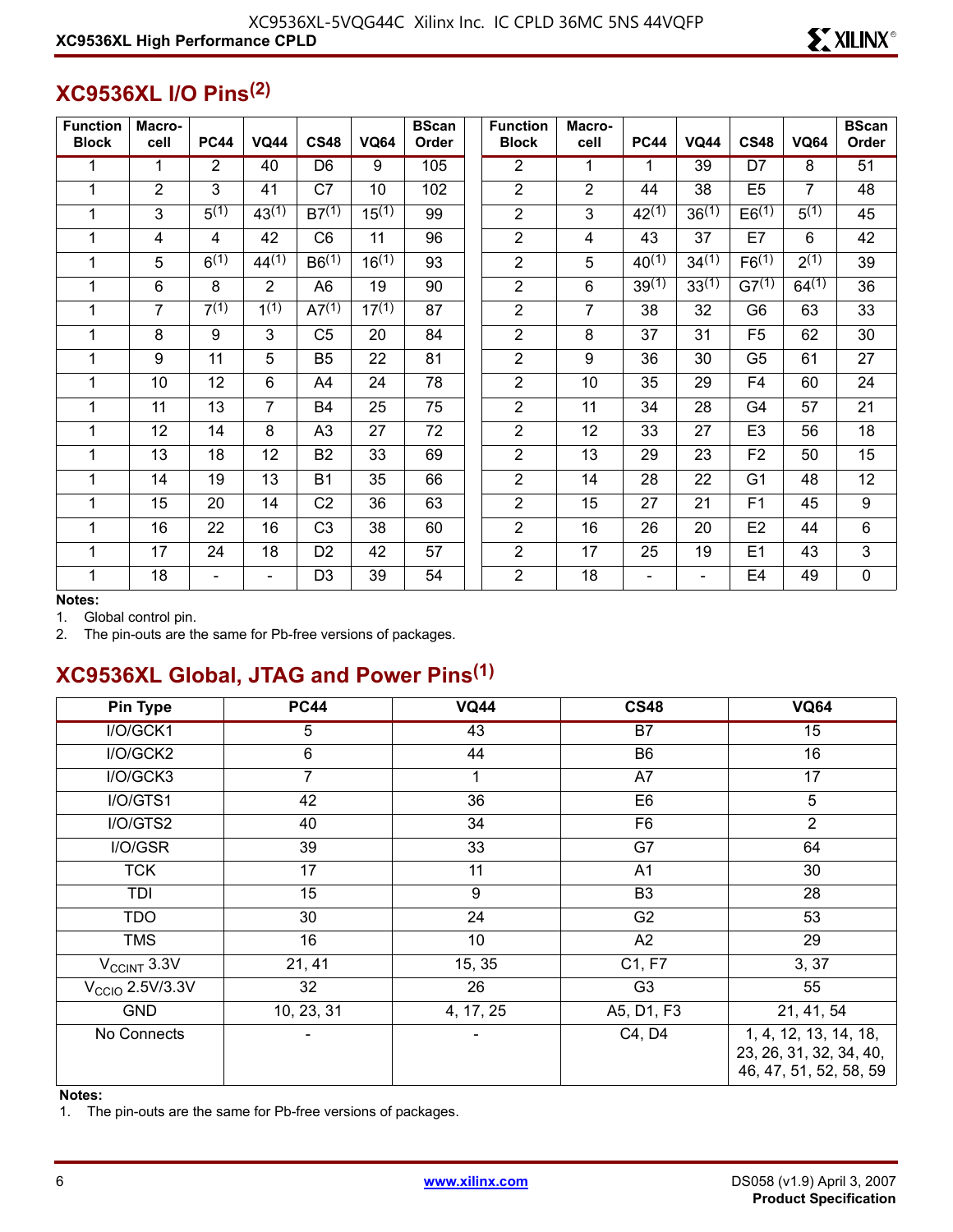#### **Device Part Marking and Ordering Combination Information**



#### **Notes:**

Sample package with part marking.

- 1. Due to the small size of chip scale packages, part marking on these packages does not follow the above sample and the complete part number cannot be included in the marking. Part marking on chip scale packages by line:
	- Line  $1 = X$  (Xilinx logo), then truncated part number (no XC), i.e., 95xxxXL.
		- Line  $2$  = Not related to device part number.
		- · Line 3 = Not related to device part number.
		- $\cdot$  Line 4 = Package code, speed, operating temperature, three digits not related to part number. Package codes: C1 = CS48, C2 = CSG48.

| <b>Device Ordering and</b><br><b>Part Marking Number</b> | <b>Speed</b><br>(pin-to-pin<br>delay) | Pkg.<br>Symbol | No. of<br><b>Pins</b> | Package Type                              | <b>Operating</b><br>Range <sup>(1)</sup> |
|----------------------------------------------------------|---------------------------------------|----------------|-----------------------|-------------------------------------------|------------------------------------------|
| XC9536XL-5PC44C                                          | 5 <sub>ns</sub>                       | <b>PC44</b>    | 44-pin                | Plastic Lead Chip Carrier (PLCC)          | C                                        |
| XC9536XL-5VQ44C                                          | 5 <sub>ns</sub>                       | <b>VQ44</b>    | 44-pin                | Quad Flat Pack (VQFP)                     | $\mathsf{C}$                             |
| XC9536XL-5CS48C                                          | 5 <sub>ns</sub>                       | <b>CS48</b>    | 48-ball               | Chip Scale Package (CSP)                  | C                                        |
| XC9536XL-5VQ64C                                          | 5 <sub>ns</sub>                       | <b>VQ64</b>    | 64-pin                | Quad Flat Pack (VQFP)                     | $\mathsf{C}$                             |
| XC9536XL-7PC44C                                          | $7.5$ ns                              | <b>PC44</b>    | 44-pin                | Plastic Lead Chip Carrier (PLCC)          | $\mathsf{C}$                             |
| XC9536XL-7VQ44C                                          | $7.5$ ns                              | <b>VQ44</b>    | 44-pin                | Quad Flat Pack (VQFP)                     | $\mathsf C$                              |
| XC9536XL-7CS48C                                          | $7.5$ ns                              | <b>CS48</b>    | 48-ball               | Chip Scale Package (CSP)                  | $\mathsf{C}$                             |
| XC9536XL-7VQ64C                                          | $7.5$ ns                              | <b>VQ64</b>    | 64-pin                | Quad Flat Pack (VQFP)                     | $\mathsf{C}$                             |
| XC9536XL-7PC44I                                          | $7.5$ ns                              | <b>PC44</b>    | 44-pin                | Plastic Lead Chip Carrier (PLCC)          |                                          |
| XC9536XL-7VQ44I                                          | $7.5$ ns                              | <b>VQ44</b>    | 44-pin                | Quad Flat Pack (VQFP)                     |                                          |
| XC9536XL-7CS48I                                          | $7.5$ ns                              | <b>CS48</b>    | 48-ball               | Chip Scale Package (CSP)                  |                                          |
| XC9536XL-7VQ64I                                          | $7.5$ ns                              | <b>VQ64</b>    | 64-pin                | Quad Flat Pack (VQFP)                     |                                          |
| XC9536XL-10PC44C                                         | 10 <sub>ns</sub>                      | <b>PC44</b>    | 44-pin                | Plastic Lead Chip Carrier (PLCC)          | C                                        |
| XC9536XL-10VQ44C                                         | 10 <sub>ns</sub>                      | <b>VQ44</b>    | 44-pin                | Quad Flat Pack (VQFP)                     | $\mathsf{C}$                             |
| XC9536XL-10CS48C                                         | 10 <sub>ns</sub>                      | <b>CS48</b>    | 48-ball               | Chip Scale Package (CSP)                  | С                                        |
| XC9536XL-10VQ64C                                         | 10 <sub>ns</sub>                      | <b>VQ64</b>    | 64-pin                | Quad Flat Pack (VQFP)                     | C                                        |
| XC9536XL-10PC44I                                         | 10 <sub>ns</sub>                      | <b>PC44</b>    | 44-pin                | Plastic Lead Chip Carrier (PLCC)          |                                          |
| XC9536XL-10VQ44I                                         | 10 <sub>ns</sub>                      | <b>VQ44</b>    | 44-pin                | Quad Flat Pack (VQFP)                     |                                          |
| XC9536XL-10CS48I                                         | 10 <sub>ns</sub>                      | <b>CS48</b>    | 48-ball               | Chip Scale Package (CSP)                  |                                          |
| XC9536XL-10VQ64I                                         | 10 <sub>ns</sub>                      | <b>VQ64</b>    | 64-pin                | Quad Flat Pack (VQFP)                     |                                          |
| XC9536XL-5PCG44C                                         | 5 <sub>ns</sub>                       | PCG44          | 44-pin                | Plastic Lead Chip Carrier (PLCC); Pb-free | $\mathsf{C}$                             |
| XC9536XL-5VQG44C                                         | 5 <sub>ns</sub>                       | VQG44          | 44-pin                | Quad Flat Pack (VQFP); Pb-free            | $\mathsf{C}$                             |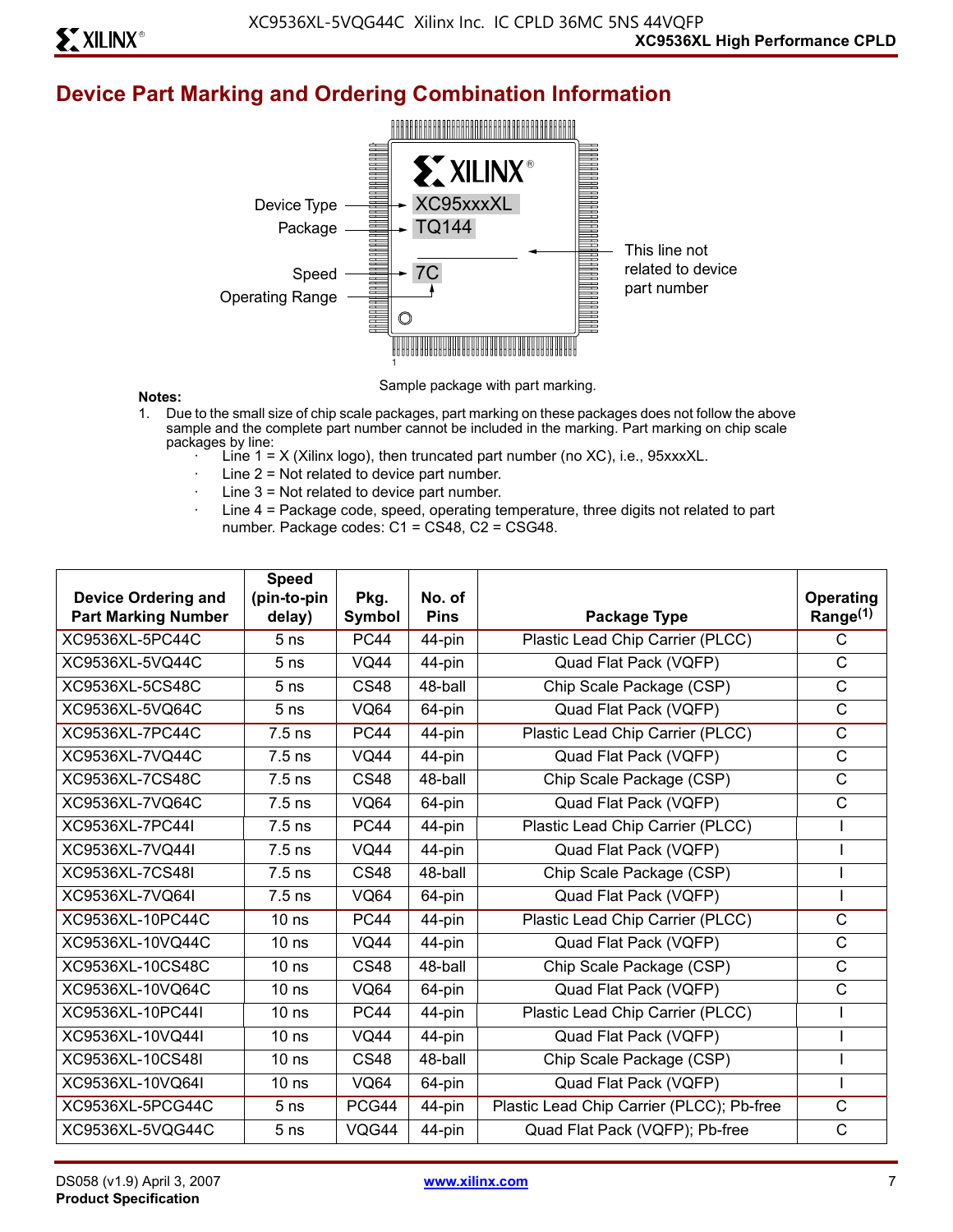| <b>Device Ordering and</b><br><b>Part Marking Number</b> | <b>Speed</b><br>(pin-to-pin<br>delay) | Pkg.<br>Symbol | No. of<br><b>Pins</b> | Package Type                              | Operating<br>Range $(1)$ |
|----------------------------------------------------------|---------------------------------------|----------------|-----------------------|-------------------------------------------|--------------------------|
| XC9536XL-5CSG48C                                         | 5 <sub>ns</sub>                       | CSG48          | 48-ball               | Chip Scale Package (CSP); Pb-free         | C                        |
| XC9536XL-5VQG64C                                         | 5 <sub>ns</sub>                       | VQG64          | 64-pin                | Quad Flat Pack (VQFP); Pb-free            | C                        |
| XC9536XL-7PCG44C                                         | $7.5$ ns                              | PCG44          | 44-pin                | Plastic Lead Chip Carrier (PLCC); Pb-free | C                        |
| XC9536XL-7VQG44C                                         | $7.5$ ns                              | VQG44          | 44-pin                | Quad Flat Pack (VQFP); Pb-free            | C                        |
| XC9536XL-7CSG48C                                         | $7.5$ ns                              | CSG48          | 48-ball               | Chip Scale Package (CSP); Pb-free         | C                        |
| XC9536XL-7VQG64C                                         | $7.5$ ns                              | VQG64          | 64-pin                | Quad Flat Pack (VQFP); Pb-free            | С                        |
| XC9536XL-7PCG44I                                         | $7.5$ ns                              | PCG44          | 44-pin                | Plastic Lead Chip Carrier (PLCC); Pb-free |                          |
| XC9536XL-7VQG44I                                         | $7.5$ ns                              | VQG44          | 44-pin                | Quad Flat Pack (VQFP); Pb-free            |                          |
| XC9536XL-7CSG48I                                         | $7.5$ ns                              | CSG48          | 48-ball               | Chip Scale Package (CSP); Pb-free         |                          |
| XC9536XL-7VQG64I                                         | $7.5$ ns                              | VQG64          | 64-pin                | Quad Flat Pack (VQFP); Pb-free            |                          |
| XC9536XL-10PCG44C                                        | 10 <sub>ns</sub>                      | PCG44          | 44-pin                | Plastic Lead Chip Carrier (PLCC); Pb-free | C                        |
| XC9536XL-10VQG44C                                        | 10 <sub>ns</sub>                      | VQG44          | 44-pin                | Quad Flat Pack (VQFP); Pb-free            | C                        |
| XC9536XL-10CSG48C                                        | 10 <sub>ns</sub>                      | CSG48          | 48-ball               | Chip Scale Package (CSP); Pb-free         | C                        |
| XC9536XL-10VQG64C                                        | 10 <sub>ns</sub>                      | VQG64          | 64-pin                | Quad Flat Pack (VQFP); Pb-free            | C                        |
| XC9536XL-10PCG44I                                        | 10 <sub>ns</sub>                      | PCG44          | 44-pin                | Plastic Lead Chip Carrier (PLCC); Pb-free |                          |
| XC9536XL-10VQG44I                                        | 10 <sub>ns</sub>                      | VQG44          | 44-pin                | Quad Flat Pack (VQFP); Pb-free            |                          |
| XC9536XL-10CSG48I                                        | 10 <sub>ns</sub>                      | CSG48          | 48-ball               | Chip Scale Package (CSP); Pb-free         |                          |
| XC9536XL-10VQG64I                                        | 10 <sub>ns</sub>                      | VQG64          | 64-pin                | Quad Flat Pack (VQFP); Pb-free            |                          |

#### **Notes:**

1. C = Commercial:  $T_A = 0^\circ$  to +70°C; I = Industrial:  $T_A = -40^\circ$  to +85°C.

| Standard Example: XC9536XL -4                                                                | 144 |
|----------------------------------------------------------------------------------------------|-----|
| Device -<br><b>Speed Grade</b><br>Package Type<br>Number of Pins<br><b>Temperature Range</b> |     |
|                                                                                              |     |

| -4 | 144 | Pb-Free Example: XC9536XL -4 TQ                                                                                                                                                  |  | 144 |  |
|----|-----|----------------------------------------------------------------------------------------------------------------------------------------------------------------------------------|--|-----|--|
|    |     | Device ——————<br>Speed Grade - The Changes of Speed Grade - The Changes of Speed Grade - The Changes of Speed Speed Speed Speed<br>Package Type ——————<br>$Pb$ -Free $\_\_\_\_\$ |  |     |  |
|    |     | Number of Pins ——                                                                                                                                                                |  |     |  |
|    |     | Temperature Range                                                                                                                                                                |  |     |  |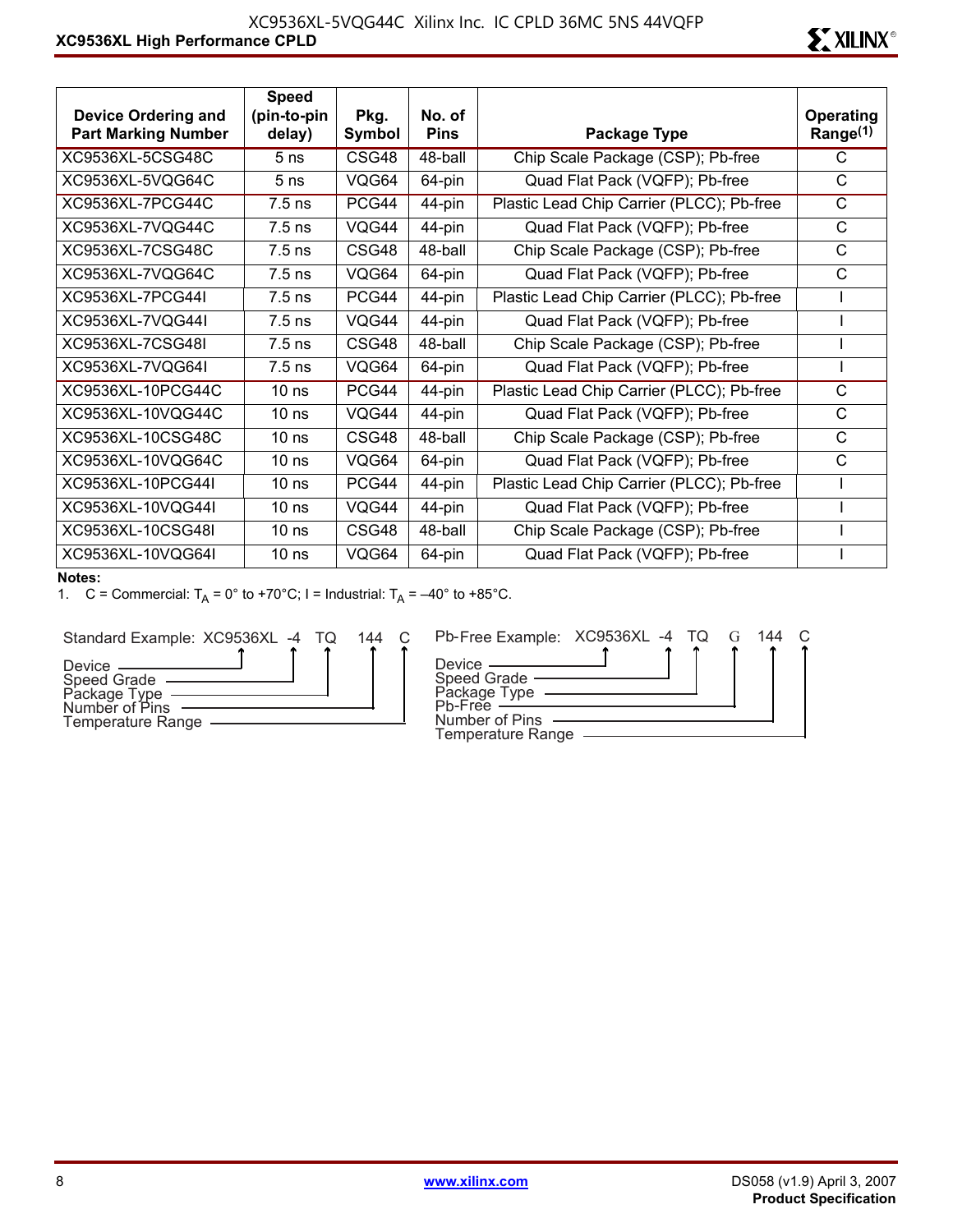#### **Warranty Disclaimer**

THESE PRODUCTS ARE SUBJECT TO THE TERMS OF THE XILINX LIMITED WARRANTY WHICH CAN BE VIEWED AT [http://www.xilinx.com/warranty.htm.](http://www.xilinx.com/warranty.htm) THIS LIMITED WARRANTY DOES NOT EXTEND TO ANY USE OF THE PRODUCTS IN AN APPLICATION OR ENVIRONMENT THAT IS NOT WITHIN THE SPECIFICATIONS STATED ON THE THEN-CURRENT XILINX DATA SHEET FOR THE PRODUCTS. PRODUCTS ARE NOT DESIGNED TO BE FAIL-SAFE AND ARE NOT WARRANTED FOR USE IN APPLICATIONS THAT POSE A RISK OF PHYSICAL HARM OR LOSS OF LIFE. USE OF PRODUCTS IN SUCH APPLICATIONS IS FULLY AT THE RISK OF CUSTOMER SUBJECT TO APPLICABLE LAWS AND REGULATIONS.

#### **Further Reading**

The following Xilinx links go to relevant XC9500XL CPLD documentation, including XAPP111, Using the XC9500XL Timing Model, and XAPP784, Bulletproof CPLD Design Practices. Simply click on the link and scroll down.

**[Data Sheets, Application Notes, and White Papers.](http://www.xilinx.com/xlnx/xweb/xil_publications_display.jsp?sGlobalNavPick=&sSecondaryNavPick=&category=-19216&iLanguageID=1)**

#### **[Packaging](http://www.xilinx.com/xlnx/xweb/xil_publications_index.jsp?sGlobalNavPick=&sSecondaryNavPick=&category=-19166&iLanguageID=1)**

#### **Revision History**

The following table shows the revision history for this document.

| Date     | <b>Version</b> | <b>Revision</b>                                                                                                                                                                                 |
|----------|----------------|-------------------------------------------------------------------------------------------------------------------------------------------------------------------------------------------------|
| 09/28/98 | 1.0            | Initial Xilinx release.                                                                                                                                                                         |
| 08/28/00 | 1.1            | Added VQ44 package.                                                                                                                                                                             |
| 06/20/02 | 1.2            | Updated $I_{\rm CC}$ equation, page 1. Removed -4 device. Added industrial availability to -7<br>device. Added additional $I_{H}$ test conditions and measurements to DC Characteristics table. |
| 06/18/03 | 1.3            | Updated $T_{\text{SOI}}$ from 260 to 220 °C. Added Device Part Marking and updated Ordering<br>Information.                                                                                     |
| 08/21/03 | 1.4            | Updated Package Device Marking Pin 1 orientation.                                                                                                                                               |
| 07/15/04 | 1.5            | Added Pb-free documentation                                                                                                                                                                     |
| 09/15/04 | 1.6            | Added T <sub>APRPW</sub> specification to AC Characteristics.                                                                                                                                   |
| 07/15/05 | 1.7            | Move to Product Specification                                                                                                                                                                   |
| 03/22/06 | 1.8            | Add Warranty Disclaimer.                                                                                                                                                                        |
| 04/03/07 | 1.9            | Add programming temperature range warning on page 1.                                                                                                                                            |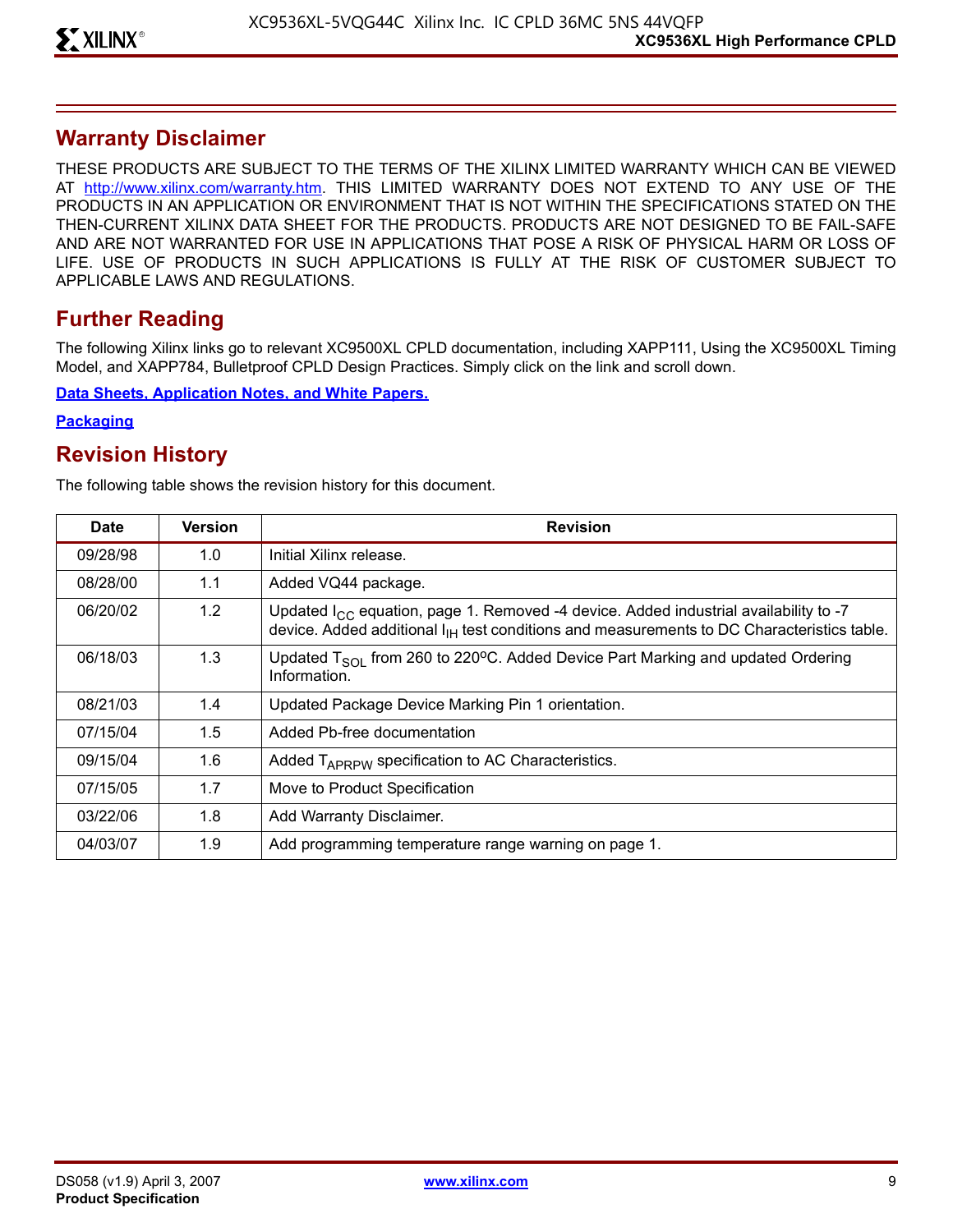